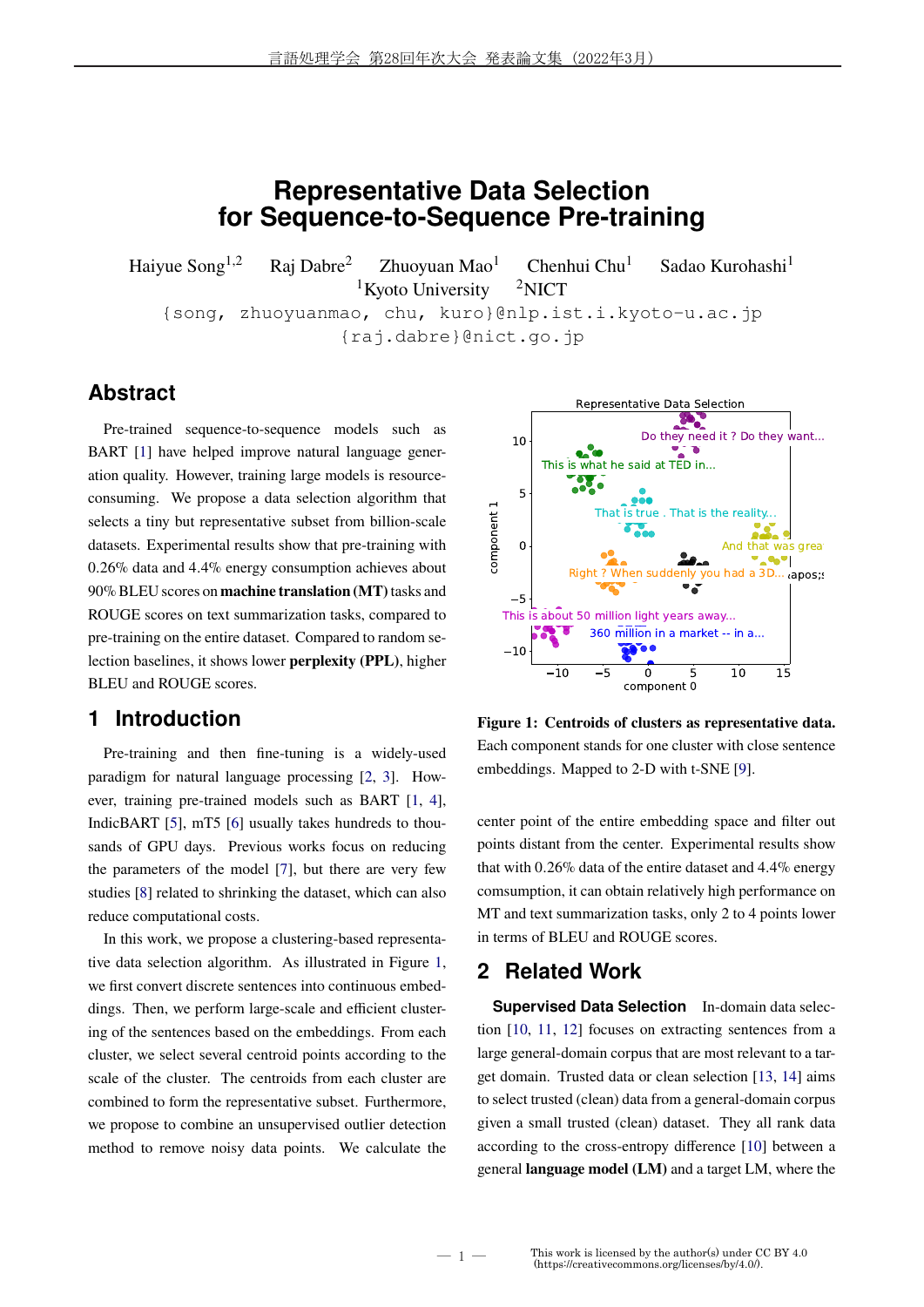target LM is trained on in-domain data, trusted data, or clean data. However, they require supervision and only solve one particular downstream task.

**Small Scale Representative Data Selection** Representative data selection finds a small subset of the original dataset that captures the most information. Previous methods include calculating the mutual information and relative entropy [15], converting to a sparse multiple measurement vector problem [16]. They are slow and require large memory, therefore, can only handle approximately 10k data points; however, billions of sentences are used in pre-training.

## **3 Representative Data Selection**

We introduce the representative data selection approach to extract a fraction from a multi-million to billion scale dataset. It consists of the following steps:

**Continuous Embedding Conversion** In order to perform clustering, we first convert discrete data such as sentences into continuous representations in a common space. Suppose there is a set containing  $n$  sentences  $S = \{s_1, ..., s_n\}$ . We convert S into embedding set  $E = \{e_1, ..., e_n\}$  as following:

$$
e_i = f(s_i | \theta), \qquad f: \mathbb{S} \to \mathbb{R}^d \tag{1}
$$

where f denotes the sentence-to-vector model,  $\theta$  is the parameters of  $f$ ,  $d$  is the dimension of the output vector and  $\hat{S}$  is a set of all the natural language sentences. Here f can be sent2vec [17] or sentBERT [18].

**Outlier Detection** We apply an outlier detection algorithm [19] to eliminate noisy data in an unsupervised manner. We first calculate the center of the embedding space  $e_c$  and filter outliers whose distance from  $e_c$  is greater than two standard deviations. The de-noised embedding set contains *m* points,  $E' = \{e'_1, ..., e'_m\}$ . More precisely:

$$
e_c = center(E) = \frac{1}{n} \sum_i e_i
$$
  
\n
$$
E' = \{e'_i \mid e'_i \in E, ||e'_i - e_c|| < 2\sigma\}
$$
\n
$$
(2)
$$

where  $\sigma$  denotes the standard deviation.

**Clustering and Selection** Suppose we select a subset  $S'$  containing  $k$  sentences. We first apply efficient K-Means algorithm on GPUs  $[20]$  to create k clusters  $c_1, ..., c_k$  from E'. For each cluster  $c_i$  with size  $|c_i|$ , we select  $\frac{k}{m} * |c_i|$  sentences whose embeddings are the nearest from the center of  $c_i$ , forming  $S'_{c_i} = \{e_1^{(c_i)}\}$  $\binom{(c_i)}{1}, \ldots, e_N^{(c_i)}$ :

 $S'_{c_i} = \arg\min$  $\{e_j^{(c_i)}\in c_i\}$  $\sum_{i=1}^{N}$  $j=1$  $||e_j^{(c_i)} - center(c_i)||$  (3)

where  $N = \frac{k}{m} |c_i|$ .

The representative set  $S'$  of the entire dataset  $S$  is the union of all representative sets from each cluster:

$$
S' = \bigcup_{i=1}^{k} S'_{c_i}, \quad |S'| = \sum_{i=1}^{k} \frac{k}{m} * |c_i| = k \tag{4}
$$

# **4 Experiments**

#### **4.1 Settings**

#### ■ **Datasets**

- **Pre-train**: IndicCorp [21] that contains a total of 458M sentences in 11 Indian languages and English.
- **MT**: PMI dataset [22] from WAT2021 MultiIndicMT task [23].
- **Summarization**: data in 7 Indic languages from multilingual XLSum dataset [24].

We applied script unification for all Indic languages to Devanagari, following mBART50 [4] and IndicBART [5]. Across all experiments, we used the IndicBART vocabulary of 64k subwords.<sup>1)</sup>

#### ■ Pre-train Methods Comparison

- **w/o Pre-train**: directly train on downstream tasks from random parameters initialization.
- **Random**: pre-trained on *k* randomly selected sentences.
- **Random+RemoveOutlier (RO)**: first remove outliers, then apply **Random**.
- $\bullet$  **Repre**: pre-train on  $k$  sentences by representative data selection w/o outlier detection.
- **Repre+RemoveOutlier (RO)**: first remove outliers, then apply **Repre**.
- **Full**: use 458M monolingual sentences in the Indic-Corp dataset.

We compare proposed **Repre** and **Repre+RO** methods with two baselines **Random** and **Random+RO**. We set  $k$  to 1.2*M* and select sentences from different languages while keeping their proportions in the IndicCorp dataset. We follow fine-tuning settings in [5].

<sup>1</sup>) Download: https://github.com/AI4Bharat/indic-bart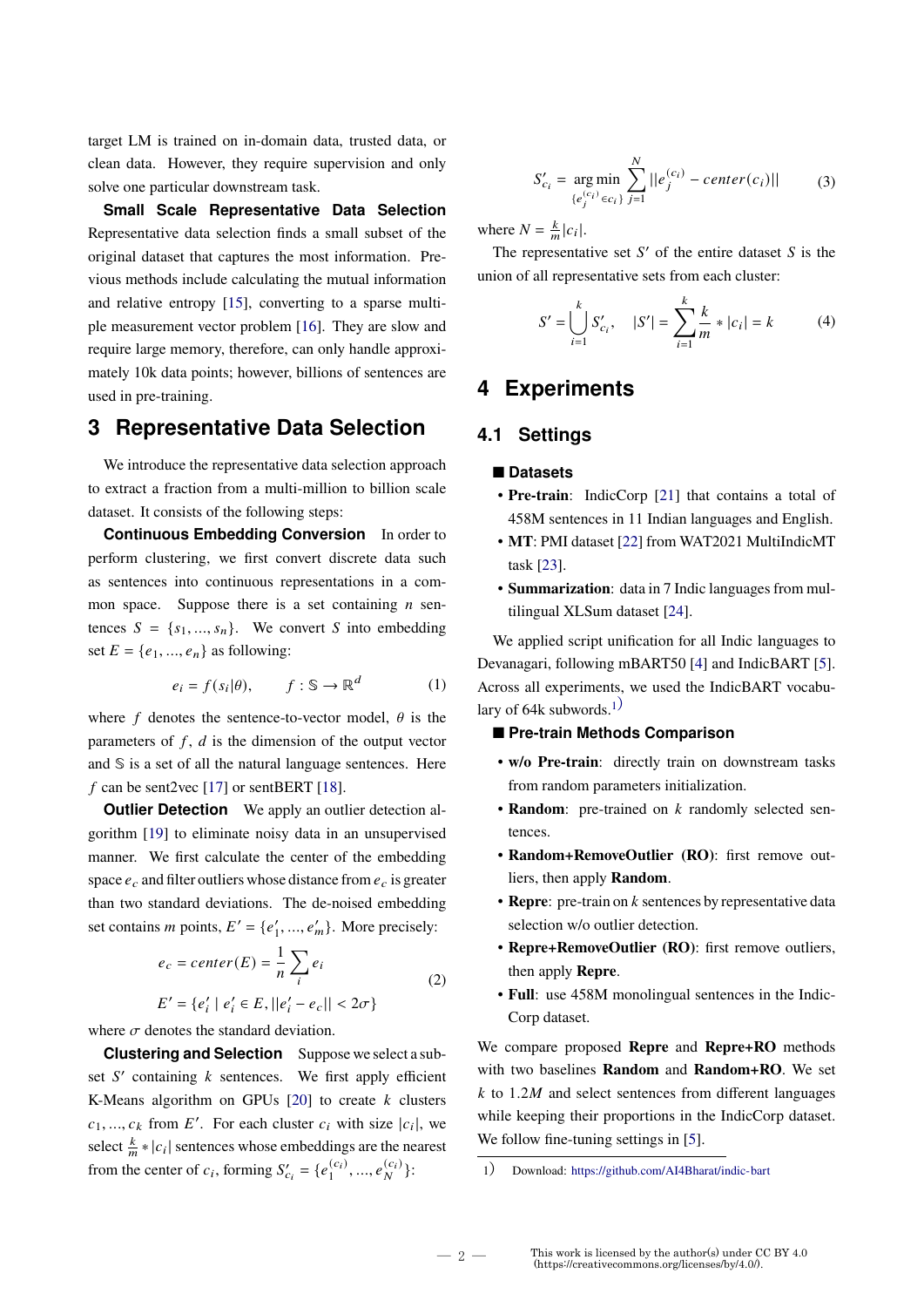#### ■ **Representative Data Selection Settings**

- **Continuous Embedding Conversion**: we trained one Sent2vec [17] model for each language on IndicCorp data with default settings and sentence embedding dimension to 768.
- **Clustering Algorithm**: we used GPU-implemented K-Means in the Faiss toolkit [20].

■ **Model Hyperparameters** We followed the settings of IndicBART<sup>2)</sup> and used the yanmmt toolkit<sup>3)</sup> based on Hugging Face. $4)$ 

- **Architecture**: transformer model of 6 encoder layers and 6 decoder layers with 16 attention heads.
- **Training**: we used 8 GPUs with a batch size of 4,096 tokens during pre-training and 2,048 tokens during fine-tuning. We trained 200k steps in pre-training and apply early stopping to fine-tuning.

### **4.2 Pre-trained Model Perplexity**

We report our results in terms of the perplexities obtained on a mix of all dev sets from the PMI dataset that contains high-quality data from 10 Indian languages and English. As shown in Figure 2, proposed **Repre** method showed approximately 0*.*15 lower minimal PPL than **Random**. Furthermore, **RO** is effective for both **Random** and **Repre** methods.

## **4.3 Energy Consumption Comparison**

- **Full**: trained on 48 V100 GPUs for 750k steps [5].
- **Proposed**: trained on 8 V100 GPUs for 200k steps.

Therefore, our approach reduces the energy consumption to  $4.4\%$ <sup>5)</sup> compared with **Full**.<sup>6)</sup>

### **4.4 MT Results**

As presented in Table 3, proposed methods yield the highest BLEU scores for all pairs compared with baselines. With 4*.*4% energy consumption, our results are only 2-4 BLEU points lower than **Full**. Additionally, **RO** helps both **Random** and **Repre**.



<sup>3</sup>) https://github.com/prajdabre/yanmtt

5)  $(8*200k)/(48*750k)=4.4%$ 



**Figure 2:** Perplexity curves of pre-trained models on the PMI dev sets.

#### **4.5 Summarization Results**

As expressed by Table 1, proposed methods achieve higher ROUGE-L F-scores than baselines. Especially for low-resource **bn** language that contains only 80k training points, **Repre** is more robust than **Random**.

**Table 1:** ROUGE-L F1 scores on the summarization task.

| Method bn gu hi mr pa ta te                            |                                               |  |  |  | $ $ Avg |
|--------------------------------------------------------|-----------------------------------------------|--|--|--|---------|
| <b>Baselines</b>                                       |                                               |  |  |  |         |
| Rand (1.2M)   5.7 15.1 28.3 16.5 22.0 16.1 11.4   16.4 |                                               |  |  |  |         |
|                                                        | $+RO$ 9.7 15.9 28.7 17.6 21.4 16.0 11.1 17.2  |  |  |  |         |
| Proposed                                               |                                               |  |  |  |         |
| Repre (1.2M) 15.1 15.9 29.3 18.3 22.3 12.6 12.0 17.9   |                                               |  |  |  |         |
|                                                        | $+RO$ 13.0 16.4 29.4 18.6 20.0 17.2 12.4 18.1 |  |  |  |         |
| Reference                                              |                                               |  |  |  |         |
| Full (458M) 17.2 17.9 32.2 20.1 24.0 19.3 14.6         |                                               |  |  |  |         |

### **4.6 Outlier Detection Examples**

We show examples of normal sentences and outliers. We extract 300 English sentences from IndicCorp and apply the outlier detection algorithm to form Figure 3 together with Table 2. We can find that outlier sentences contain more proper nouns and disfluent phrases.

**Table 2:** The corresponding sentences in Figure 3.

| Type    | Sentences                                                                              |  |  |  |  |  |
|---------|----------------------------------------------------------------------------------------|--|--|--|--|--|
| Center  | This never happened before                                                             |  |  |  |  |  |
| Normal  | Suddenly, there's something that was happening<br>So at some point it became, you know |  |  |  |  |  |
| Outlier | You have Palestine-Loves-Israel.<br>They have graphic designers. What?                 |  |  |  |  |  |

<sup>4</sup>) https://huggingface.co

<sup>6</sup>) Training sent2vec models and clustering consumes very little energy in comparison.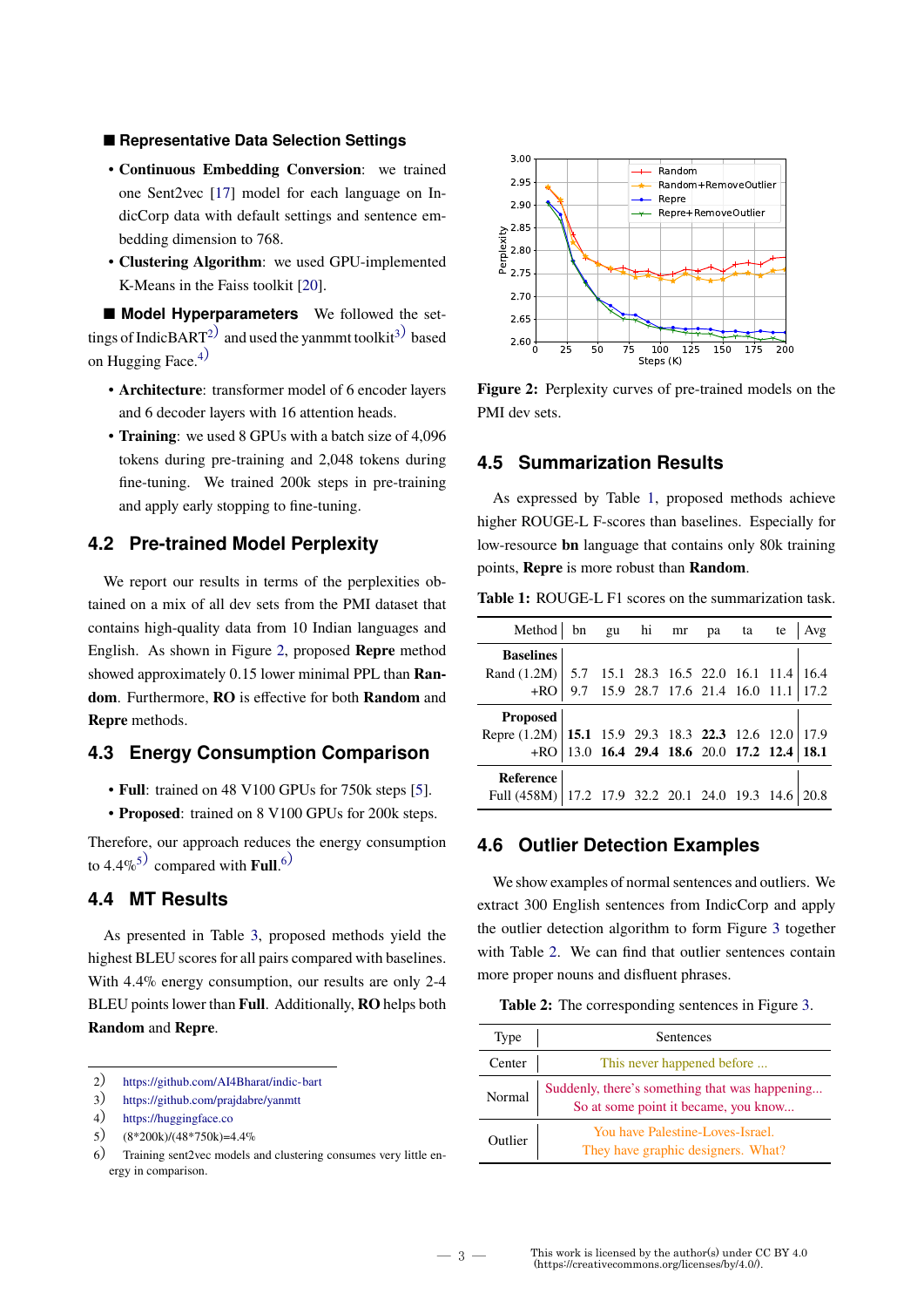| Pre-train Model  | bn                           | gu   | hi   | kn   | ml   | mr   | <b>or</b> | pa   | ta   | Avg   |
|------------------|------------------------------|------|------|------|------|------|-----------|------|------|-------|
|                  | Others $\rightarrow$ English |      |      |      |      |      |           |      |      |       |
| w/o Pre-train    | 13.5                         | 27.4 | 30.9 | 22.5 | 16.5 | 18.4 | 18.4      | 27.1 | 17.1 | 21.31 |
| <b>Baselines</b> |                              |      |      |      |      |      |           |      |      |       |
| Random (1.2M)    | 18.9                         | 31.2 | 34.1 | 26.6 | 23.0 | 23.0 | 23.7      | 31.1 | 22.4 | 26.00 |
| +RemoveOutlier   | 19.1                         | 31.1 | 34.1 | 27.1 | 22.9 | 23.0 | 24.6      | 31.5 | 22.4 | 26.20 |
| <b>Proposed</b>  |                              |      |      |      |      |      |           |      |      |       |
| Repre $(1.2M)$   | 19.6                         | 32.2 | 33.7 | 27.1 | 23.8 | 23.2 | 24.7      | 31.6 | 22.6 | 26.50 |
| +RemoveOutlier   | 19.5                         | 31.9 | 34.5 | 27.6 | 23.7 | 23.8 | 24.5      | 32.0 | 23.1 | 26.73 |
| <b>Reference</b> |                              |      |      |      |      |      |           |      |      |       |
| Full (458M)      | 23.4                         | 35.7 | 37.6 | 31.5 | 28.3 | 27.3 | 28.4      | 36.0 | 27.0 | 30.58 |
|                  | English $\rightarrow$ Others |      |      |      |      |      |           |      |      |       |
| w/o Pre-train    | 4.5                          | 17.9 | 21.7 | 12.1 | 3.9  | 10.0 | 9.2       | 17.9 | 7.2  | 11.60 |
| <b>Baselines</b> |                              |      |      |      |      |      |           |      |      |       |
| Random (1.2M)    | 6.4                          | 21.1 | 23.8 | 15.4 | 5.6  | 13.1 | 10.5      | 22.9 | 9.0  | 14.20 |
| +RemoveOutlier   | 6.8                          | 21.2 | 24.2 | 15.3 | 5.5  | 13.3 | 10.7      | 22.7 | 8.9  | 14.29 |
| <b>Proposed</b>  |                              |      |      |      |      |      |           |      |      |       |
| Repre $(1.2M)$   | 6.9                          | 21.8 | 23.9 | 15.7 | 5.6  | 13.6 | 10.9      | 22.9 | 9.1  | 14.49 |
| +RemoveOutlier   | 7.3                          | 21.3 | 24.7 | 16.1 | 5.4  | 13.8 | 11.2      | 22.8 | 9.6  | 14.69 |
| Reference        |                              |      |      |      |      |      |           |      |      |       |
| Full (458M)      | 8.2                          | 23.4 | 26.3 | 17.6 | 6.4  | 16.5 | 12.3      | 25.3 | 10.5 | 16.28 |

**Table 3:** Performance on the MT task. Report sacreBLEU [25] scores on the WAT2021 MultiIndicMT test set.



**Figure 3: Outlier detection.** High-dimensional embeddings are mapped into 3-D points by t-SNE [9].

### **4.7 Sentence Clustering Examples**

Table 4 shows the clustering results. In each cluster, the centroid is the most relevant from all other points. For example, in the first cluster, sentences are related to "Earth", "Jupiter", "ocean planet", "Life on Earth" and the sentence related to "Earth" is the centroid.

**Table 4:** Example of clusters. The **centroids** of the clusters are representative data.

| Clus | Sentences                                                                                                                                                      |  |  |  |  |  |  |
|------|----------------------------------------------------------------------------------------------------------------------------------------------------------------|--|--|--|--|--|--|
| #1   | It is the Earth as we know it.<br>This is the planet Jupiter.<br>This is an ocean planet.<br>Life on Earth is the size of the Earth.                           |  |  |  |  |  |  |
| #2.  | And he started asking me questions.<br>Would you ask me those questions?<br>So I started to ask myself questions about it.<br>Number one question I get asked. |  |  |  |  |  |  |
| #3   | One is the beginning of the music video.<br>And now to introduce their music video<br>We have a video to show you.<br>Now this is video of a session.          |  |  |  |  |  |  |

# **5 Conclusion**

In this paper, we propose a representative data selection algorithm together with an unsupervised outlier detection algorithm. With only 0*.*26% data and 4*.*4% energy consumption of the full model, proposed methods show reasonable performance on MT and text summarization tasks, and much higher performance compared to baselines.